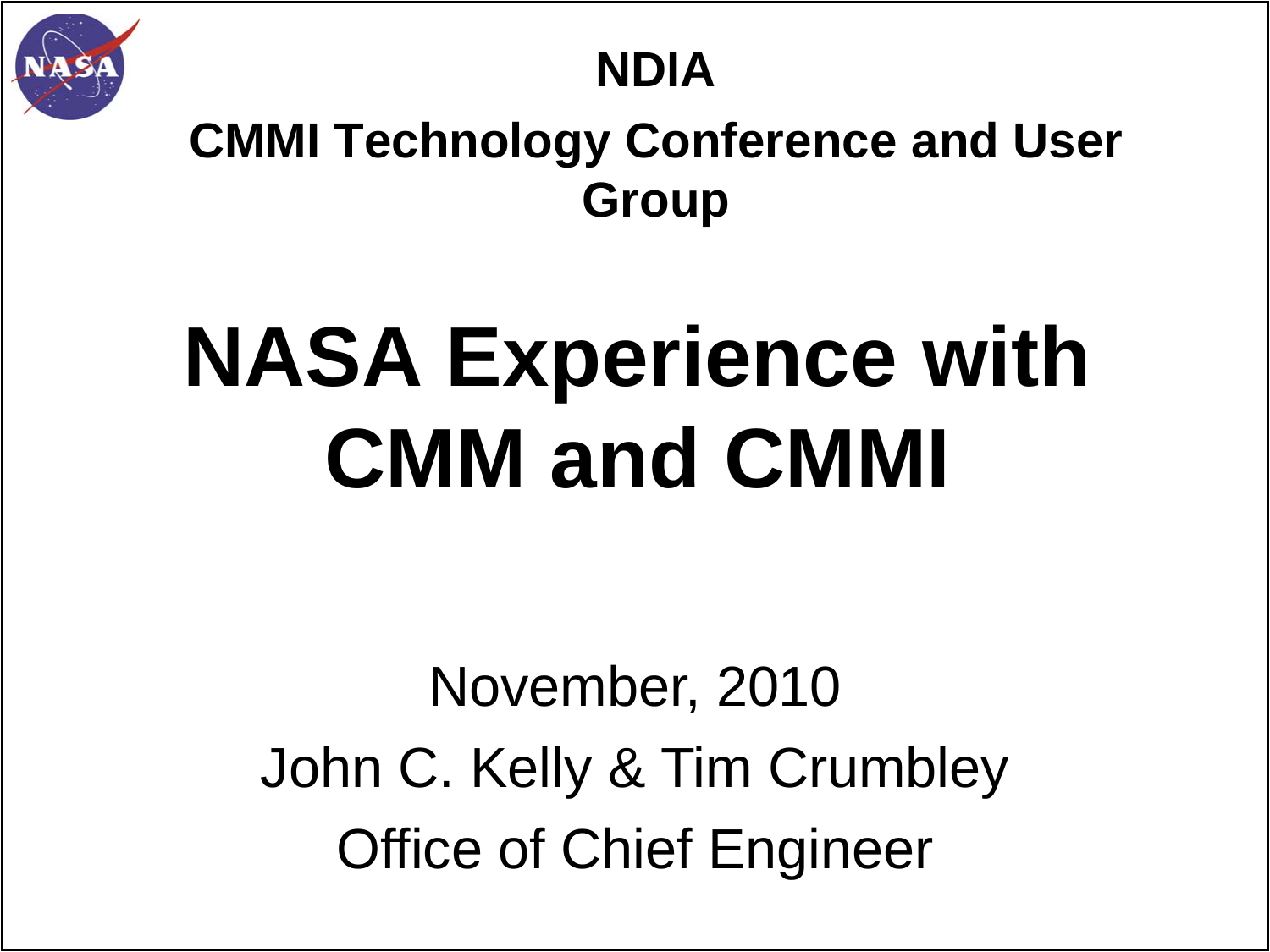

# **NASA Experience with CMM and CMMI**

# • **Outline**

- **NASA's experience with CMMI model**
- **NASA's CMMI requirement**
- **NASA's lessons learned and key impacts from using CMMI**



**Atop twin columns of fire, space shuttle Atlantis roars into the cloudy sky above Launch Pad 39A at NASA's Kennedy Space Center in Florida on the STS-125 mission.**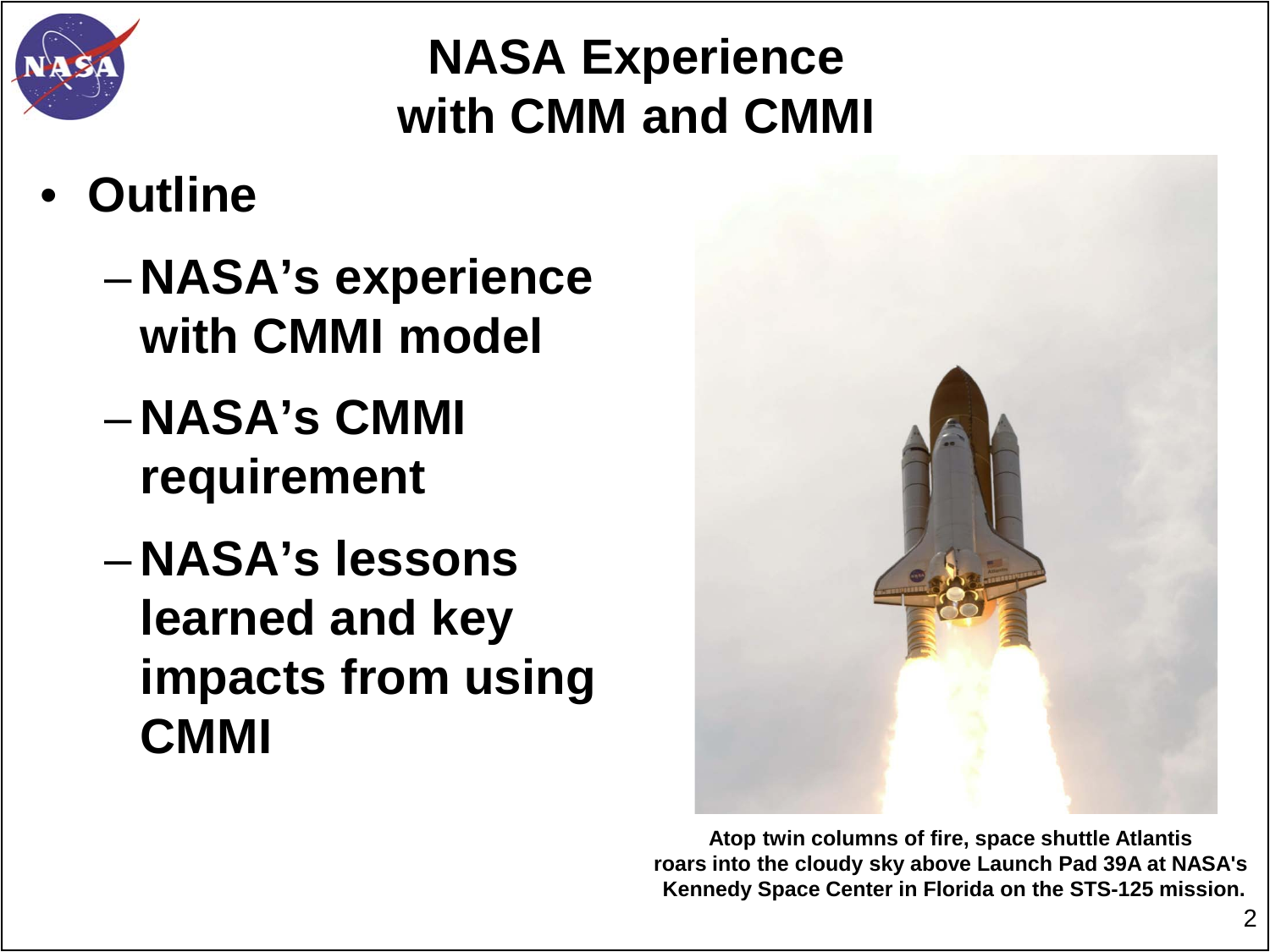

# **The Three Elements of Project Success**

#### **Process: a defined method involving steps or operations**





**Technology: Application domains, tools, languages, information, environments**

**Improved Process + Competent Workforce + Appropriate Technology = Reduced Risk, Higher Productivity, and Better Quality**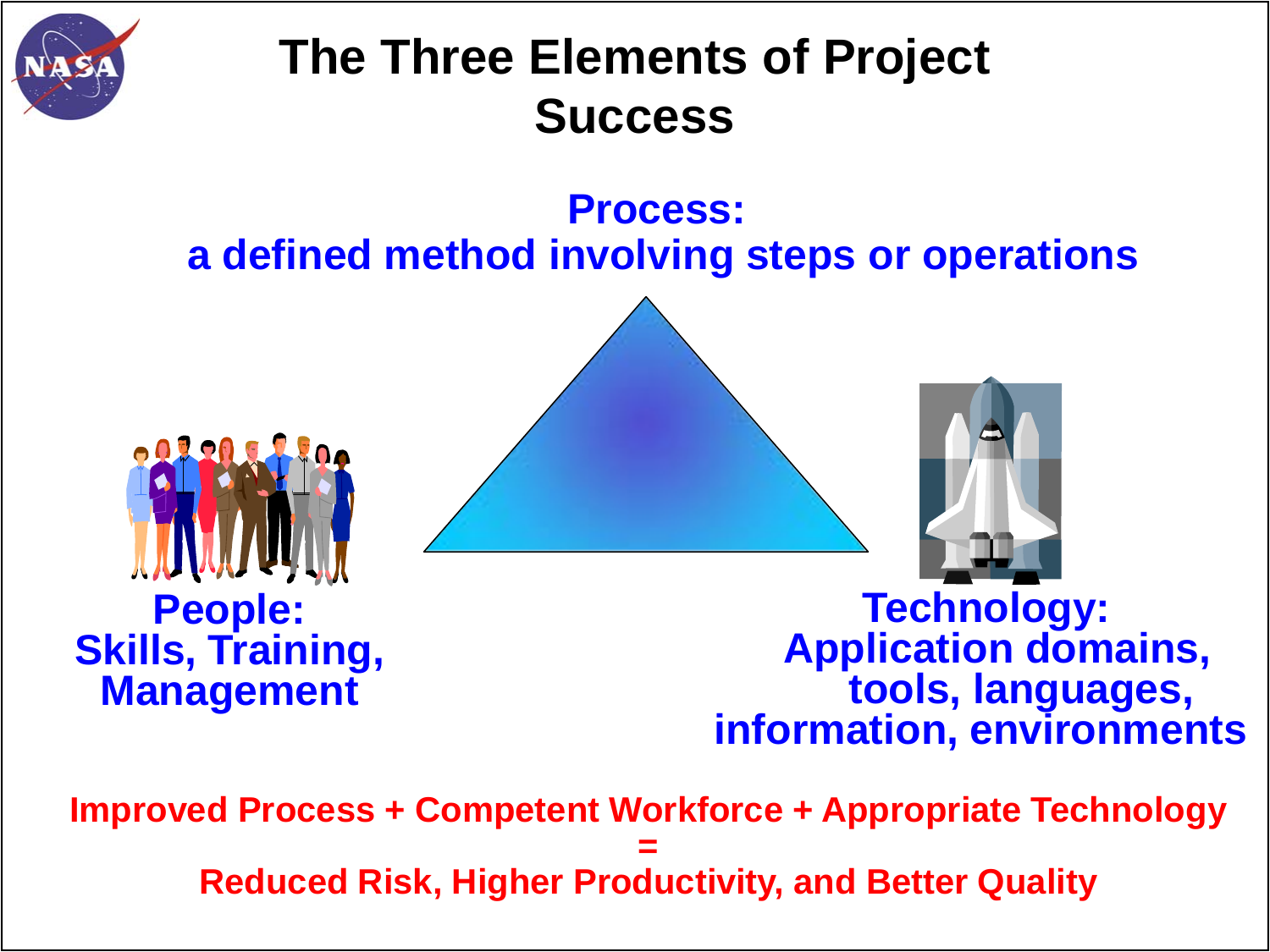

*Software Engineering Training and SEI Training at NASA Centers*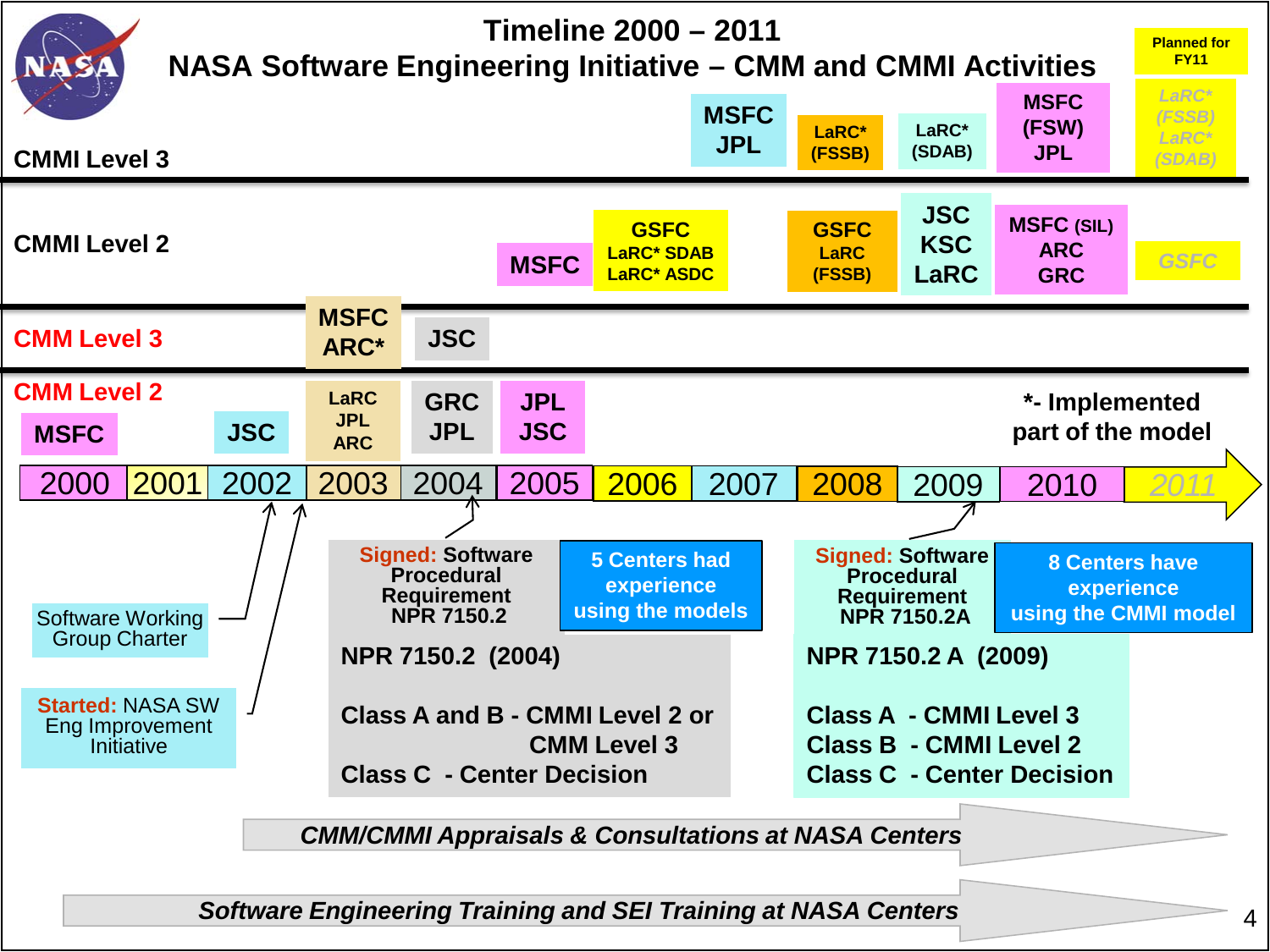

#### **NASA CMMI Summary Completed SW Engineering Appraisals from FY07-FY10**

*CMMI = Capability Maturity Model Integrated (Carnegie Mellon University – SW Engineering Institute)*

| Center/Organization     | Rating (SCAMPI A by<br><b>Certified Appraiser)</b> | Date             | #<br>Projects  | <b>Type</b>                  | Organizational<br>size | <b>Software Classes</b><br>Assessed |
|-------------------------|----------------------------------------------------|------------------|----------------|------------------------------|------------------------|-------------------------------------|
| LaRC-ASDC               | PP(CL3), CM(CL1)                                   | Nov-06           | 1              | Data Center Support          | 85                     | Class C                             |
| <b>MSFC</b>             | ML3                                                | Apr-07           | 3              | Development                  | 63                     | Class A, B and C                    |
| <b>JPL</b>              | ML3                                                | Sep-07           | 7              | Dev & Maintenance            | 1000                   | Class A, B and C                    |
| <b>GSFC</b>             | $ML2 + RSKM(2)$                                    | May-08           | 4              | Dev & Maintenance            | 600                    | Class A, B and C                    |
| LaRC-FSSB               | $ML2 + CL3$                                        | Oct-08           | 3              | <b>Services</b>              | 5                      | Class B & C                         |
| LaRC-SDAB               | PP(CL3), REQM(CL3),<br>CM(CL3), MA(CL3)            | Mar-09           | 4              | Development                  | 21                     | Class B & C                         |
| <b>JSC</b>              | ML <sub>2</sub>                                    | Apr-09           | 4              | Development                  | 90                     | Class A, B, C and D                 |
| <b>KSC</b>              | ML <sub>2</sub>                                    | Sep-09           | 1              | Development                  | 225                    | Class A, B and C                    |
| <b>MSFC-SIL</b>         | $ML2 + CL3$                                        | May-2010         | 1              | Development                  | 50                     | Class C                             |
| ARC-ISD<br>(Code TI)    | ML <sub>2</sub>                                    | May-2010         | 6              | Development                  | 63                     | Class B & C                         |
| <b>GRC-FIt SW</b>       | ML <sub>2</sub>                                    | Aug 2010         | $\overline{2}$ | Development                  | 22                     | Class C & D                         |
| <b>MSFC-FIt SW</b>      | ML3                                                | Aug 2010         | $\mathbf{1}$   | Development                  | 75                     | Class A                             |
| <b>JPL - Mission SW</b> | ML3                                                | <b>Sept 2010</b> | 9              | Development &<br>Maintenance | 950                    | Class B and C<br>5                  |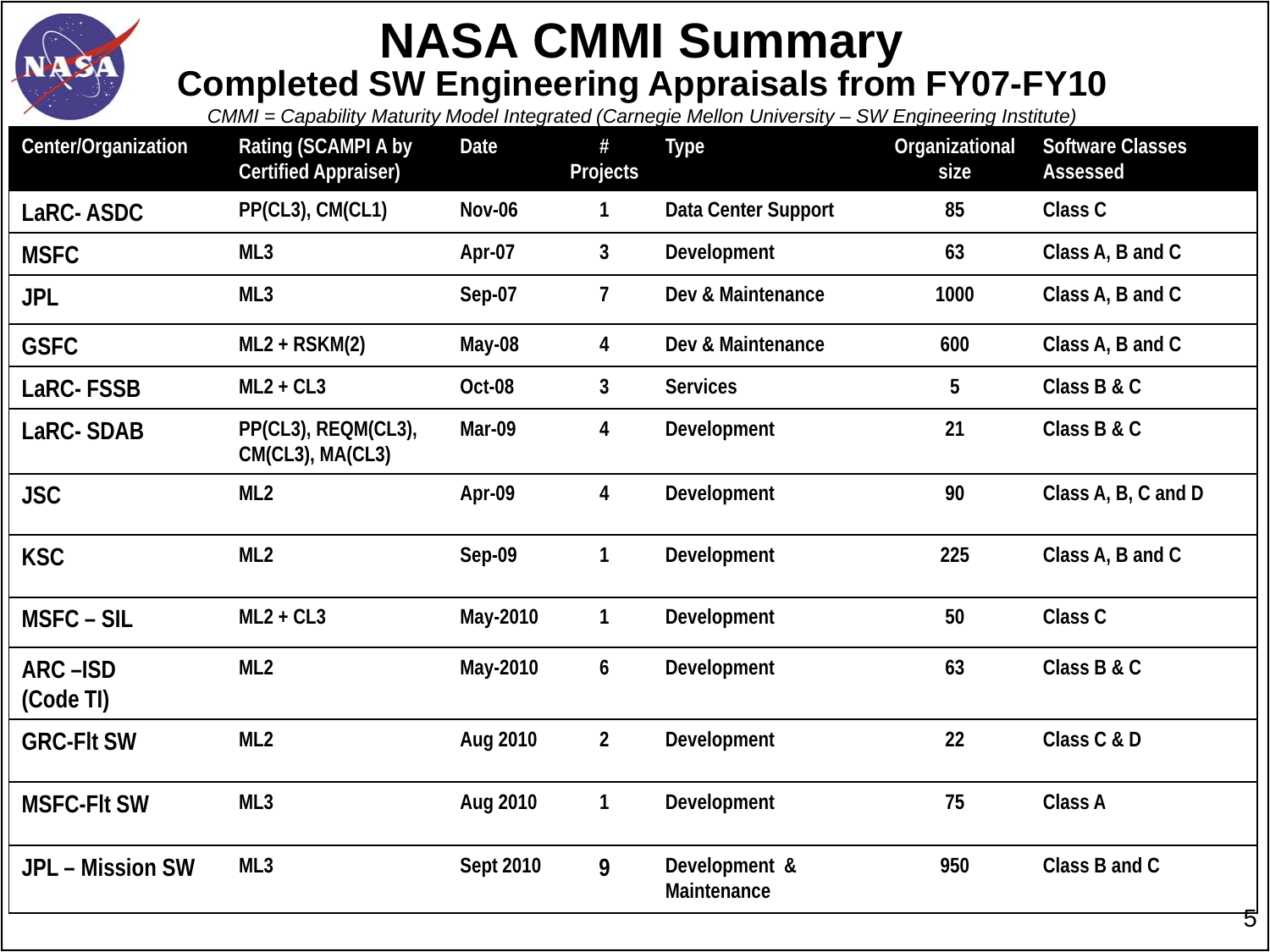

#### **Sample of NASA Industry Partner Ratings**

| <b>NASA Projects</b>                                                                                                      | <b>Industry Partners</b>                                       | <b>CMMI</b><br><b>Level</b> |
|---------------------------------------------------------------------------------------------------------------------------|----------------------------------------------------------------|-----------------------------|
| Shuttle Primary Avionics Software System (PASS), Shuttle SAIL test<br>facility, Orion Crew Exploration Vehicle (Orion)    | United Space Alliance Flight Software Element (FSWE)           | Level 5                     |
| <b>International Space Station (C&amp;DH), Ares</b>                                                                       | <b>Boeing</b>                                                  | Level 3                     |
| <b>Orion Crew Exploration Vehicle (Orion)</b>                                                                             | <b>Lockheed Martin Corporation</b>                             | Level 3                     |
| <b>Orion Crew Exploration Vehicle (Orion), Ares</b>                                                                       | Honeywell                                                      | Level 3                     |
| <b>Orion Crew Exploration Vehicle (Orion)</b>                                                                             | <b>ATK</b>                                                     | Level 3                     |
| <b>Ares</b>                                                                                                               | <b>Draper</b>                                                  | Level 3                     |
| Ares J-2X, Orion Crew Exploration Vehicle (Orion), Space Shuttle<br><b>Main Engine</b>                                    | Hamilton Sundstrand Rocketdyne / Pratt & Whitney<br>Rocketdyne | Level 3                     |
| Ares, Deep Impact 1                                                                                                       | <b>Ball</b>                                                    | Level 3                     |
| <b>James Webb Space Telescope</b>                                                                                         | <b>Northrop Grumman</b>                                        | Level 3                     |
| <b>GRAIL, Juno</b>                                                                                                        | <b>Lockheed-Martin Space and Exploration Systems</b>           | Level 3                     |
| Ground Systems Engineering (GSE) Checkout, Assembly and<br>Payload Processing Services (CAPPS) Kennedy Space Center (KSC) | <b>Boeing</b>                                                  | Level 3                     |
| ISS Environmental Control and Life Support Systems, Orion Crew<br><b>Exploration Vehicle (Orion)</b>                      | <b>Hamilton Sundstrand</b>                                     | Level 3                     |
| <b>GOES-R</b>                                                                                                             | <b>Harris IT Services Corporation</b>                          | Level 3                     |
| <b>MSFC Engineering Support Contractor</b>                                                                                | <b>Jacobs Engineering</b>                                      | Level 3                     |
| <b>STEREO</b>                                                                                                             | <b>Johns Hopkins University Applied Physics Laboratory</b>     | Level 3                     |
| NASA Software IV&V Services, JSC Support Contractor                                                                       | <b>L-3 STRATIS</b>                                             | Level 3                     |
| <b>KSC Support\Shuttle support</b>                                                                                        | <b>United Space Alliance, LLC</b>                              | Level 3                     |
| NASA Aircraft Management Information System (NAMIS) software                                                              | <b>SAIC, Aircraft Operations Support System (AOSS)</b>         | Level 3                     |
| <b>JSC Support Contractor</b>                                                                                             | <b>Tietronix</b>                                               | Level <sub>2</sub>          |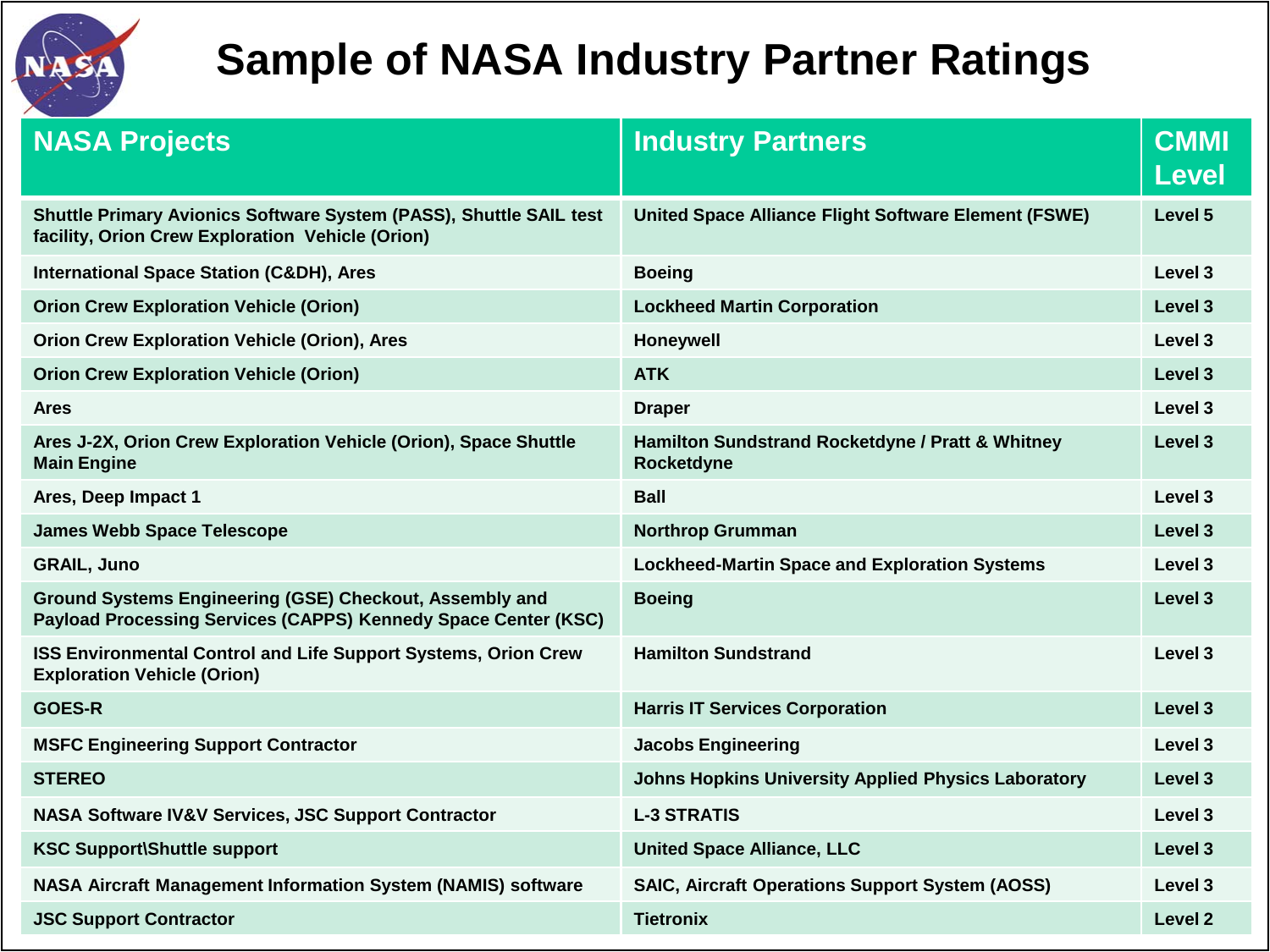

### **NASA's Software Engineering Requirements**

- **Software engineering is a core capability and a key enabling technology for NASA's missions and supporting infrastructure.**
- **The NASA Software Engineering Procedural Requirements (NPR 7150.2A) supports the implementation of the NASA Policy Directive (NPD) 7120.4, NASA Engineering and Program/Project Management Policy.**
- **The NASA Software Engineering Requirements provide a minimal set of requirements established by the Agency for software acquisition, development, maintenance, retirement, operations, and management.**
- **The NASA Software Engineering Requirements are intended to support NASA programs and projects to accomplish their planned goals (e.g., mission success, safety, schedule, and budget) while satisfying their specified requirements.**
- **The NASA Software Engineering Requirements provide a set of software engineering requirements in generic terms to be applied throughout NASA and its contractor community.**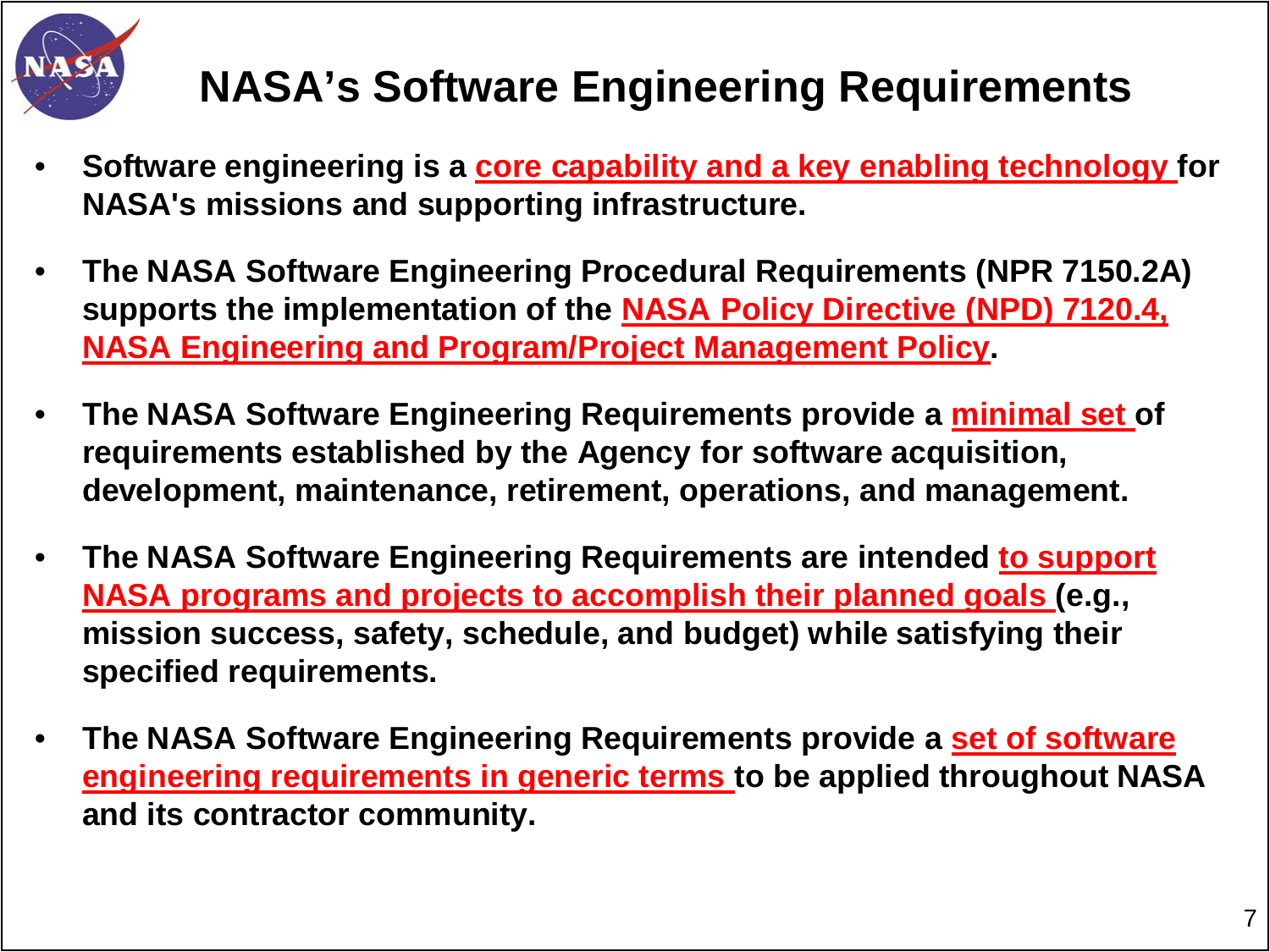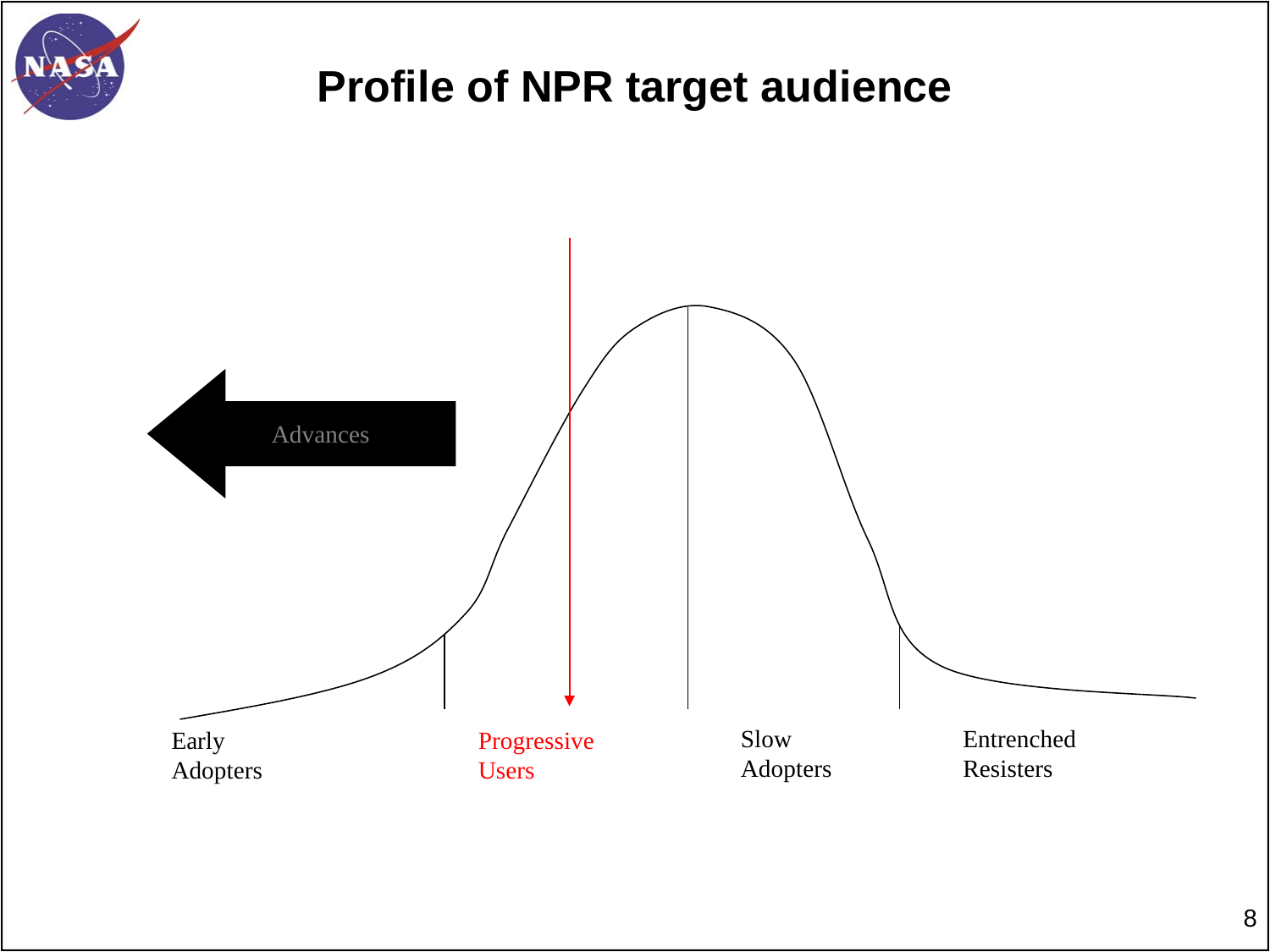

**This is our target after putting the NPR in place and after each NPR update cycle**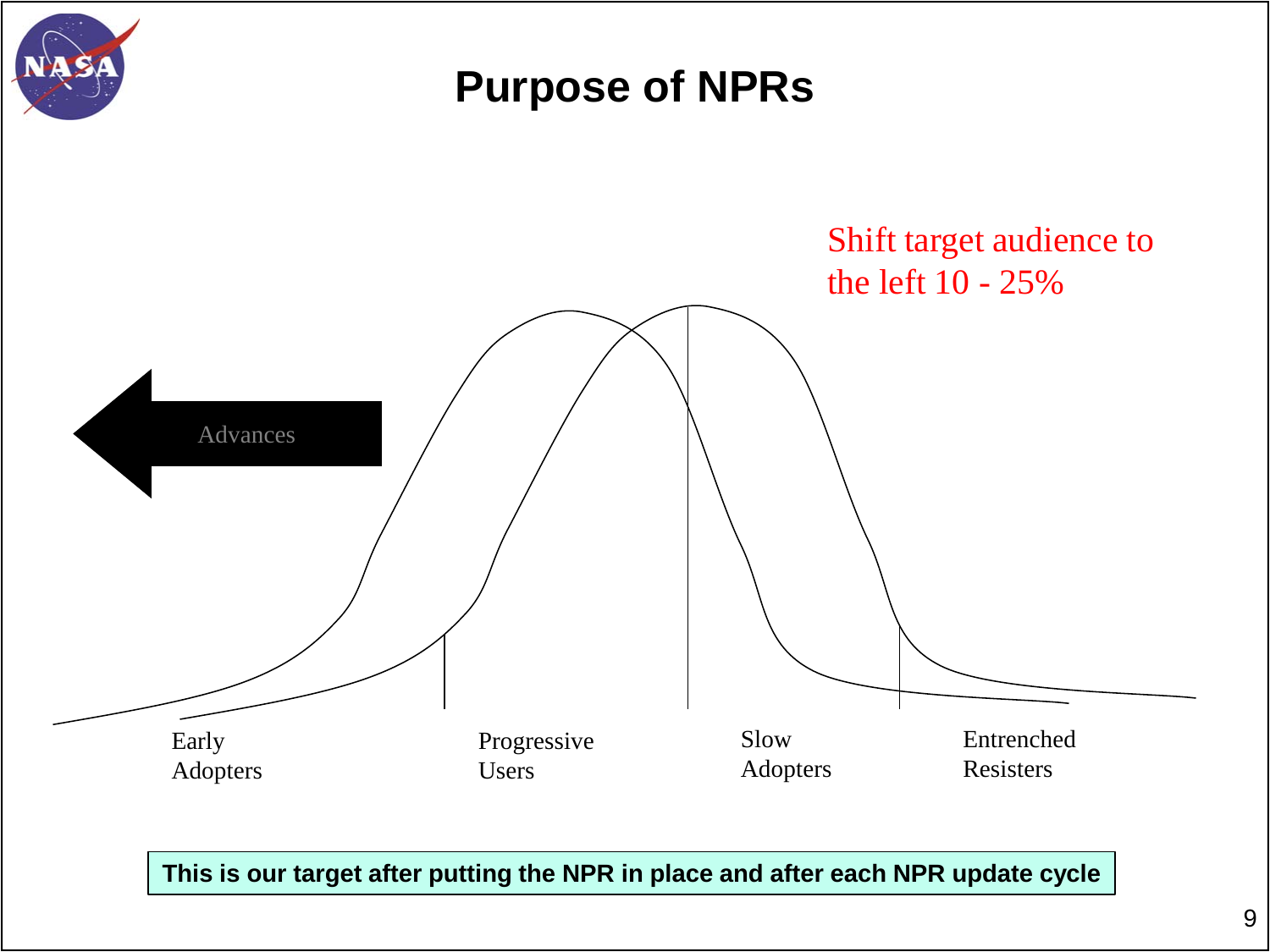

# **NASA-wide Software Classification\***

| OCE |                                        | <b>Space Flight Human Rated Software Systems</b> |  |
|-----|----------------------------------------|--------------------------------------------------|--|
|     | <b>Class A<br/>Class B<br/>Class C</b> | Non-Human Space Rated Software Systems           |  |
|     |                                        | <b>Mission Support Software &amp; Facilities</b> |  |
|     | <b>Class D</b>                         | <b>Analysis and Distribution Software</b>        |  |
|     | <b>Class E</b>                         | <b>Development Support Software</b>              |  |
|     |                                        |                                                  |  |

**(e.g., Class A – C is mostly software developed or acquired for Highly Specialized IT systems)**

|               | <b>Class F</b> | <b>General Purpose Computing Software</b> |
|---------------|----------------|-------------------------------------------|
|               |                | (Multi-Center or Multi-Program/Project)   |
| $\frac{8}{5}$ | <b>Class G</b> | <b>General Purpose Computing Software</b> |
|               |                | (Single Center or Project)                |
|               | <b>Class H</b> | <b>General Purpose Desktop Software</b>   |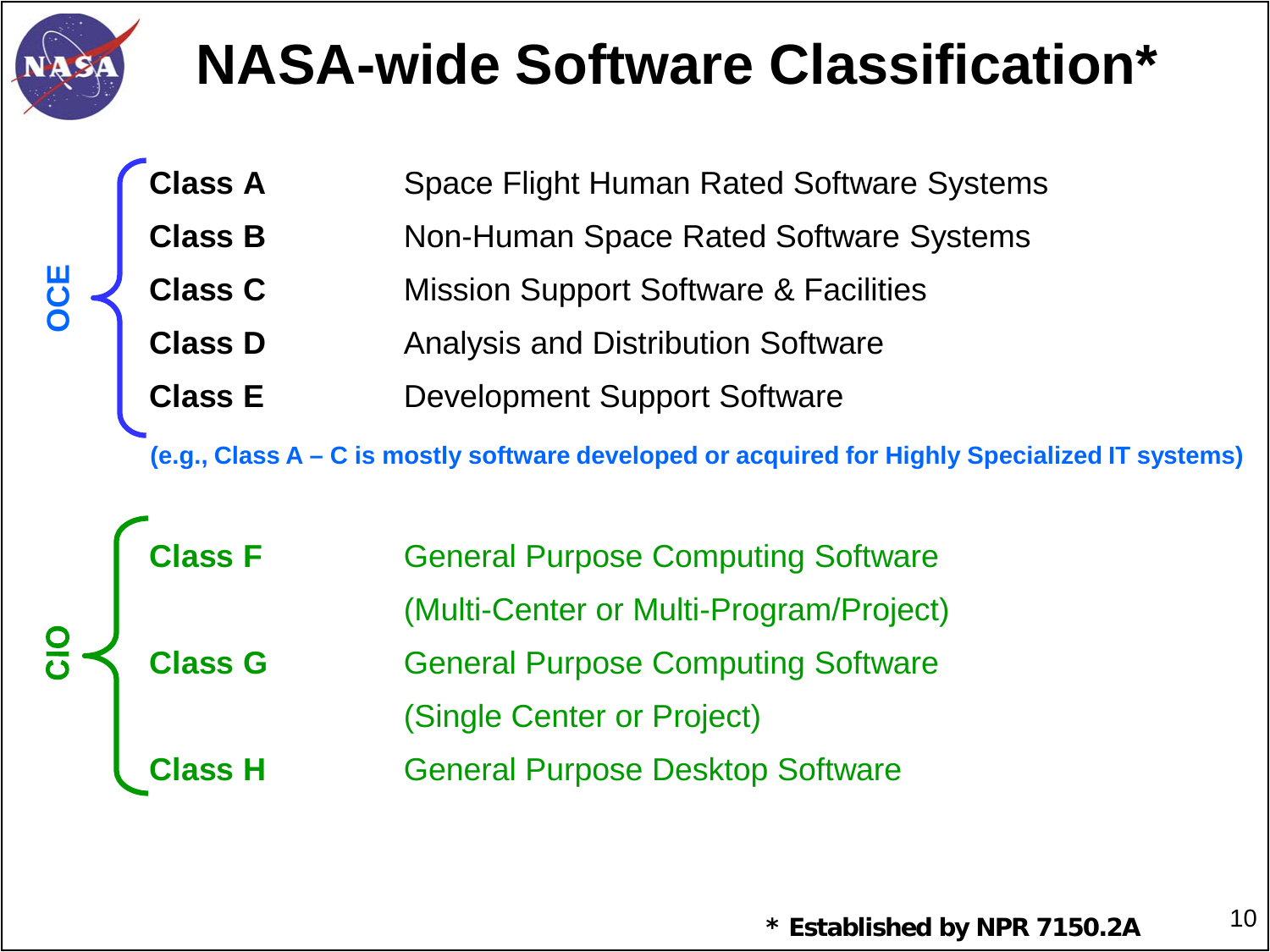

#### *NASA Software Engineering Requirements, NPR 7150.2*  **CMMI Requirement**

- **[SWE-032] The project shall ensure that software is acquired, developed and maintained by an organization with a non-expired Capability Maturity Model Integration® for Development (CMMI-DEV) rating as measured by a Software Engineering Institute (SEI) authorized or certified lead appraiser as follows:**
	- **For Class A software: CMMI-DEV Maturity Level 3 Rating or higher for software, or CMMI-DEV Capability Level 3 Rating or higher in all CMMI-DEV Maturity Level 2 and Maturity Level 3 process areas for software.**
	- **For Class B software: CMMI-DEV Maturity Level 2 Rating or higher for software, or CMMI-DEV Capability Level 2 Rating or higher for software in the following process areas:**
		- **a. Requirements Management.**
		- **b. Configuration Management.**
		- **c. Process and Product Quality Assurance.**
		- **d. Measurement and Analysis.**
		- **e. Project Planning.**
		- **f. Project Monitoring and Control.**
		- **g. Supplier Agreement Management (if applicable).**
	- **For Class C software: The required CMMI-DEV Maturity Level for Class C software will be defined per Center or project requirements.** 11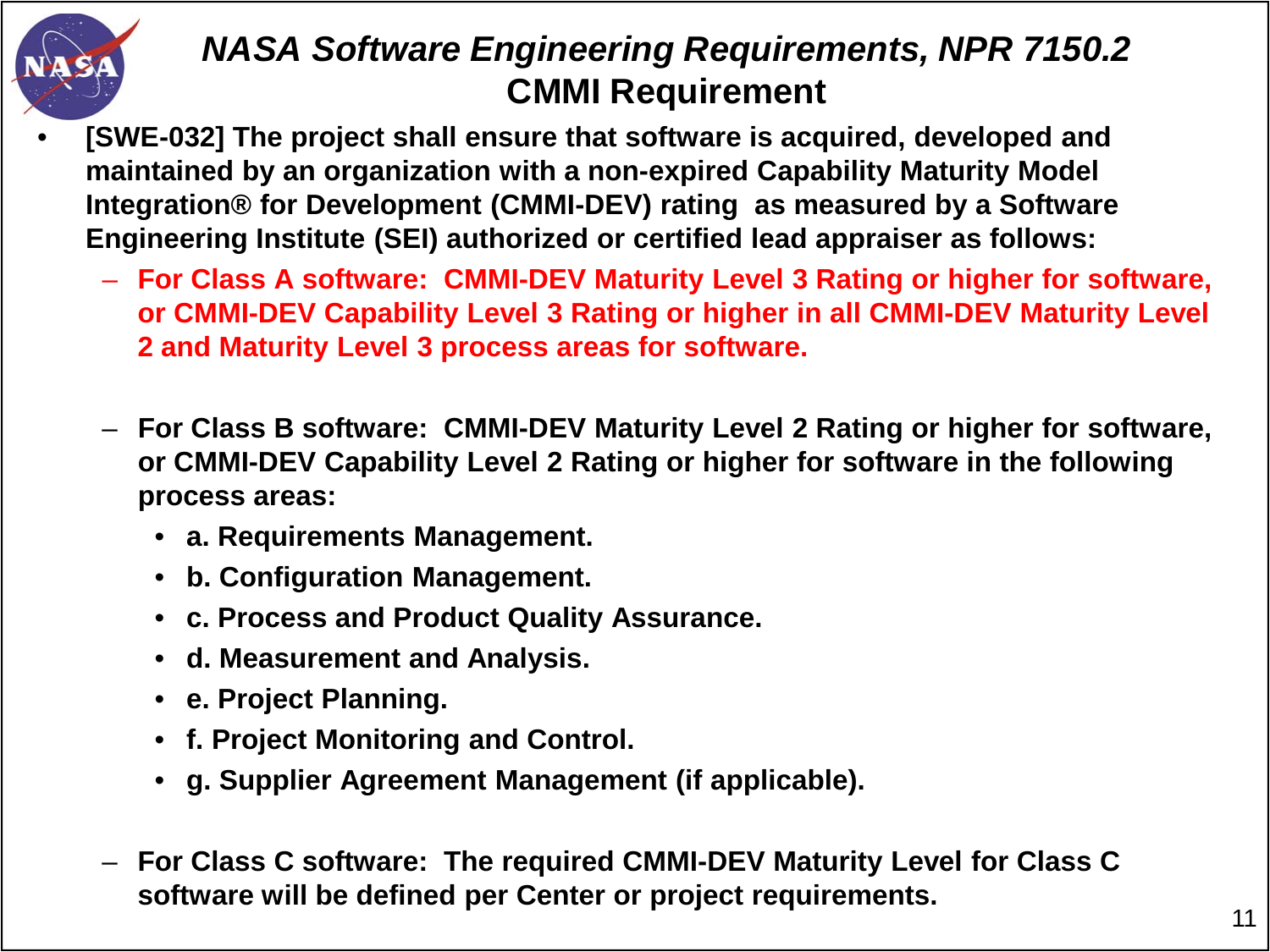

#### **CMMI Requirement Notes**

- Note: **Organizations who have completed Standard CMMI® Appraisal Method for Process Improvement (SCAMPISM) Class A appraisals against the CMMI-DEV Model are to maintain their rating and have their results posted on the SEI web site so that NASA can assess the current maturity/capability rating.** Software development organizations need to be reappraised and keep an active appraisal rating posted on the SEI web site during the time that they are responsible for the development and maintenance of the software.
- Note: **For Class A software development only, a transition period to obtain a CMMI-DEV Maturity/Capability Level 3 Rating will be allowed for organizations developing Class A software per the NASA Headquarters Office of the Chief Engineer approved Center Software Engineering Improvement Plan as described in SWE-003, SWE-004, and SWE-108.**
- Note: **For Class B software, in lieu of a CMMI rating by a development organization, the project will conduct an evaluation, performed by a qualified evaluator selected by the Center Engineering Technical Authority**, of the seven process areas listed in SWE-032 and mitigate any risk, if deficient. This exception is intended to be used in those cases in which NASA wishes to purchase a product from the "best of class provider", but the best of class provider does not have the required CMMI rating. **When this exception is exercised, the Center Engineering Technical Authority should be notified.**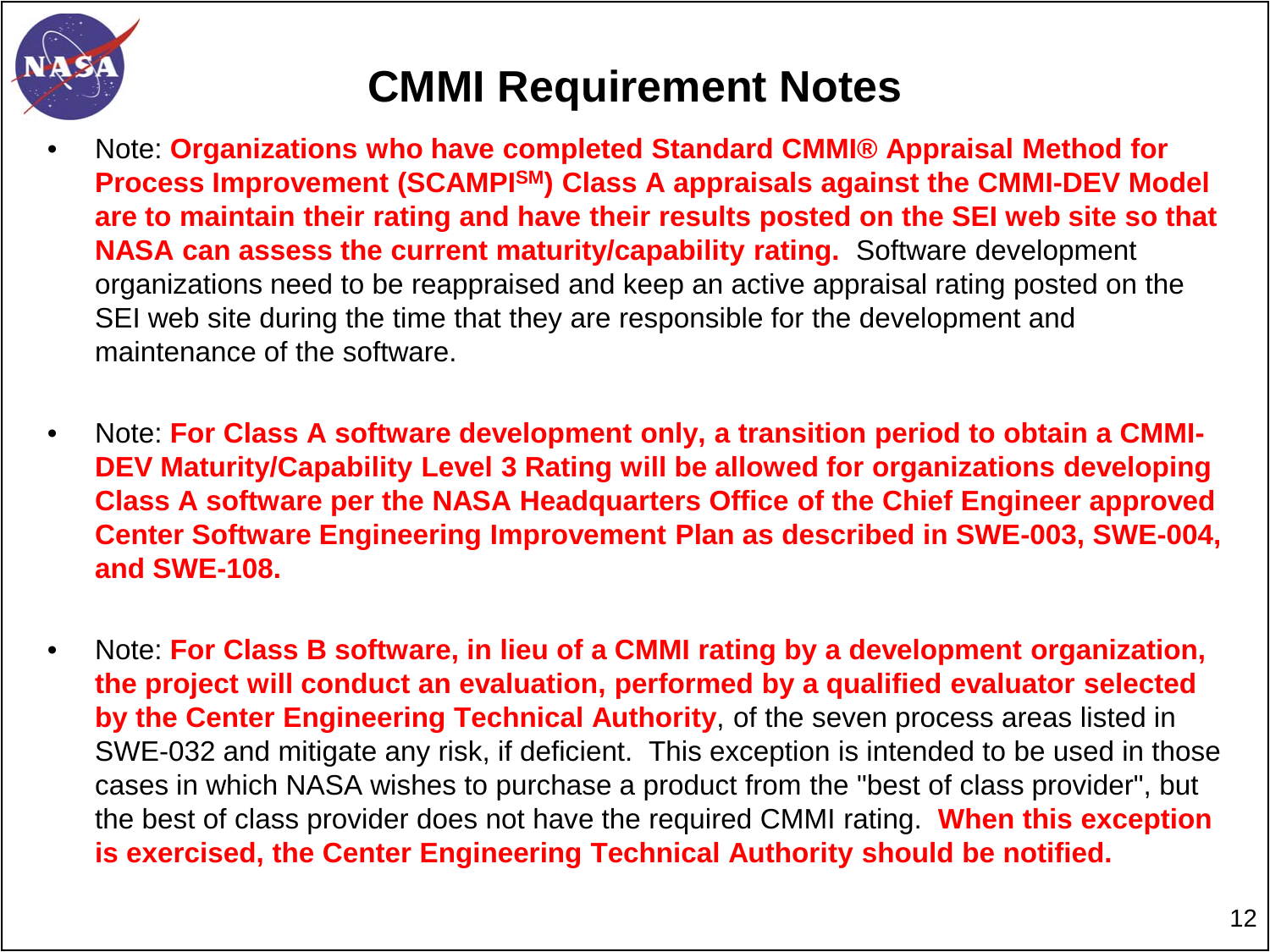

#### **CMM/CMMI Lessons Learned by NASA**

- **Preparing for an appraisal is where you get the measurable process improvement**
- **CMMI process helped Centers establish a baseline of where they are**
- **Develop an extensive set of "tools" (i.e., templates, spreadsheets) to help projects with CMMI practices and artifacts**
	- **Use of toolset helped projects reach compliance much faster**
- **Mentors can help get Project tool use started and help Projects tailor the artifacts**
- **Established sponsorship across departments**
	- **Management Steering Group**
	- **Was difficult to get mid-level managers to "own" improvement program**
- **Established early on a relationship with the Lead Appraiser**
- **PIID development and artifact collection**
	- **PIIDs and artifacts were maintained on a server for ease of access and review**
- **Importance of interview preparation and training**



**The perfectly picturesque spiral galaxy known as Messier 81, or M81**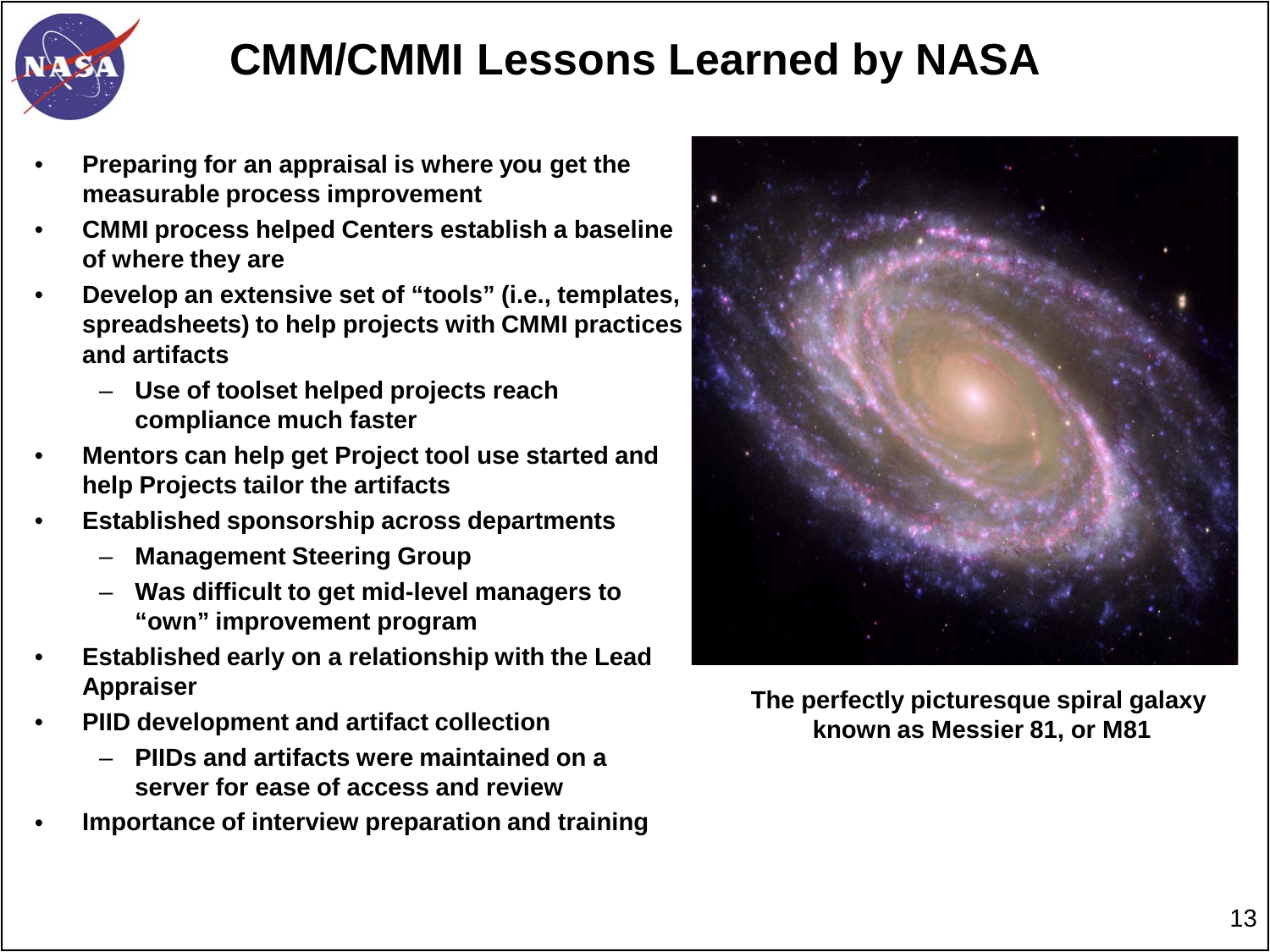

#### **CMM/CMMI Lessons Learned by NASA**

- **Use the workshops to review the processes in depth and reinforced the tool sets**
- **Tracking Progress, determine a method for projects to report progress**
- **Many of our projects need basic project management and configuration management training**
- **CMMI assessments helped identify areas for process and project improvement**
- **Despite initial reluctance, pre-appraisal was a positive experience for our projects - laid a good foundation for future involvement**
- **Projects appreciated systematic and analytical feedback on what they are doing**
- **Measurement and analysis is a big challenge**
- **Improved quality and review of management plan early in the life cycle and reuse of the plans for new projects**
- **Resource planning and tracking at the individual process level provided little additional benefit to the projects**
- **Smaller projects need to have light-weight processes to avoid being smothered (especially for a one person task)**



**Mars Image Credit: NASA/JPL-Caltech**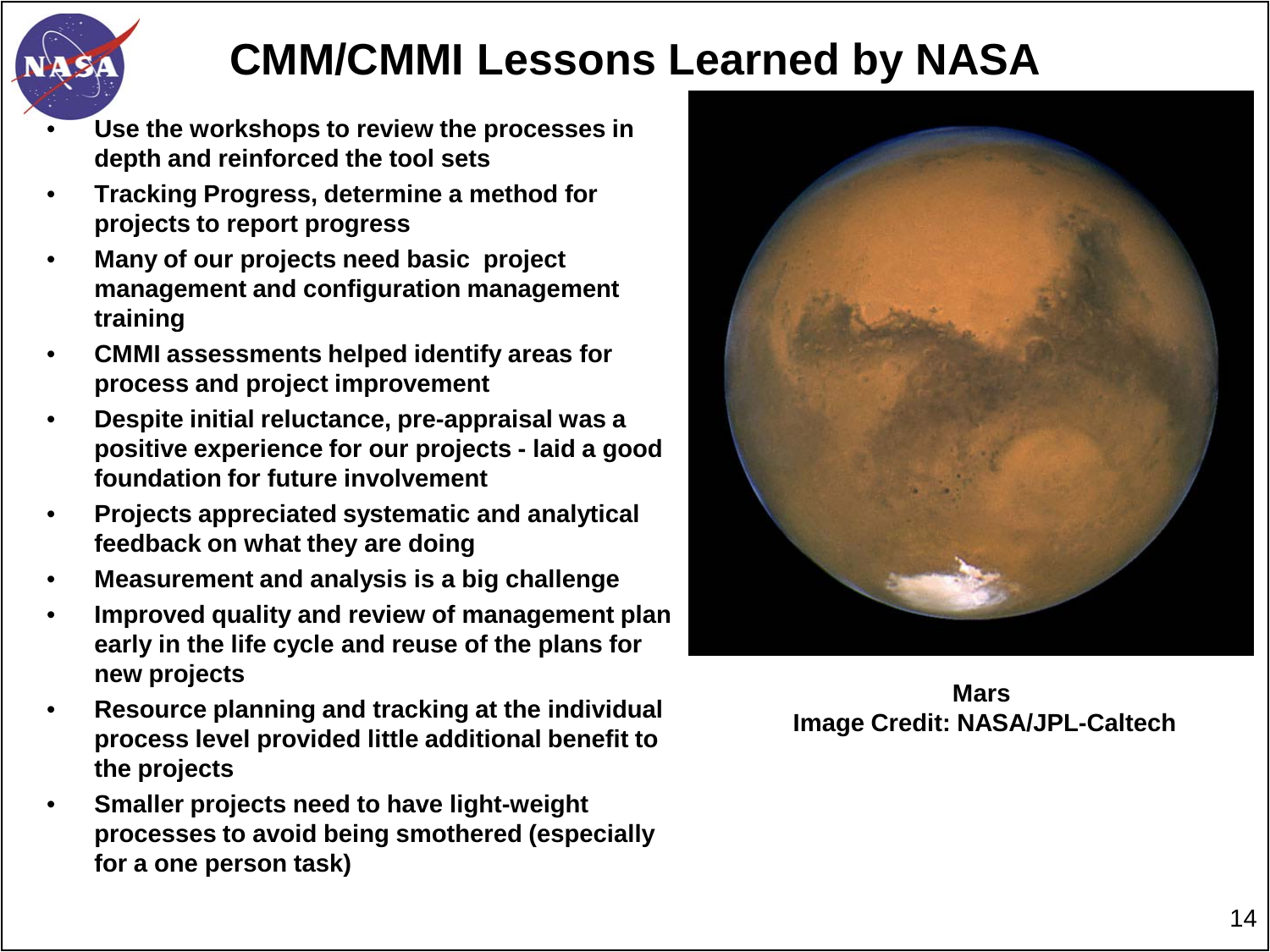





**Space Shuttle Launch picture from Disney's Castle**

- **Reduces risk of software failure - Increases mission safety**
	- Improvement processes based on best practices in Industry and Government
	- Risk management much improved on software subsystems--Previously there was little monitoring of risks
- **More predictable software cost estimates and delivery schedules**
	- Data showed projects working within CMMI software framework & best practices had increased accuracy in cost estimates and smaller growth in resources over the lifecycle
- **Smarter buyer of contracted out software**
	- Educating the NASA workforce on best practices in Software Engineering
- **More defects found and removed earlier**
- **Reduces duplication of efforts between projects**
- **Increases ability to meet the challenges of evolving software technology**
- **Software development planning has been improved across the Agency**
	- There is a growing consensus among the practitioners and software managers that working to a defined process has substantial benefits.
	- Vast improvement in planning of software projects and in monitoring progress
- **NASA's contractor community has heard the word that the bar has been raised with respect to software engineering and is responding appropriately**
	- NPR 7150.2A, Software Engineering Requirements (update Nov 2009)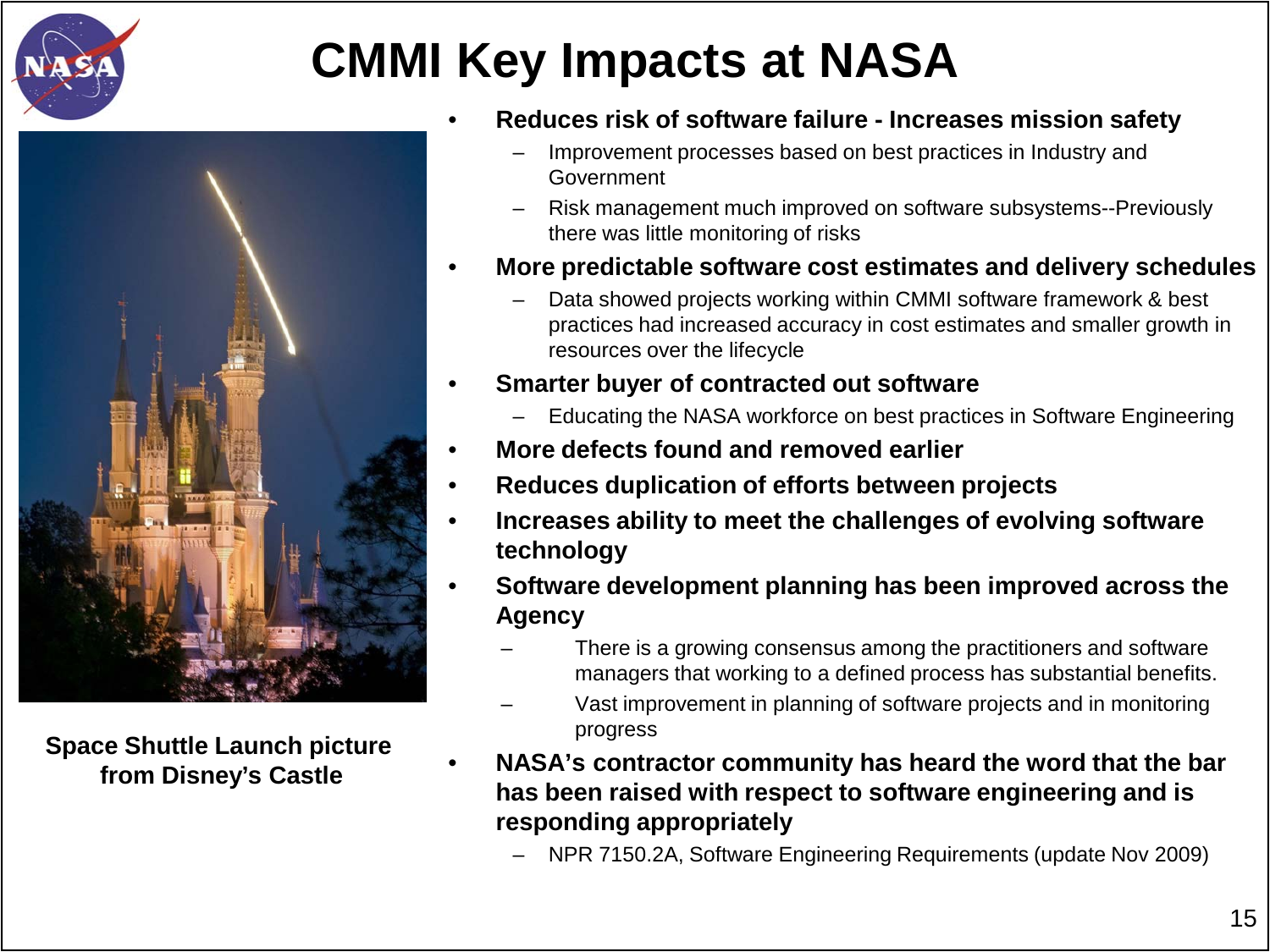

# **CMMI Key Impacts at NASA**

- **A solid foundation and structure is now in place for developing software in a disciplined manner**
	- More uniformity in management plans, reviews, test plans, status reporting Risk management much improved on software subsystems--Previously there was little monitoring of risks
	- Data management and configuration management has improved
	- Improve the working relationships between Engineering and Safety and Mission Assurance with respect to software engineering
- **The Agency is better prepared for major programs and projects than it was 8 years ago**
	- Software teams and software quality engineers are working together to assure compliance to standards, to improve quality
- **The knowledge and skills of the NASA software engineering community has significantly improved**
	- We have seen significant cultural changes.
- **Extensive mentoring program established to improve software practices**
- **Our projects are now better managed – particularly in the area of progress tracking** 
	- Now we know exactly where we are in the project and how long it's likely to take to finish



**Space Shuttle Atlantis Rollout at Kennedy Space Center April 2010**